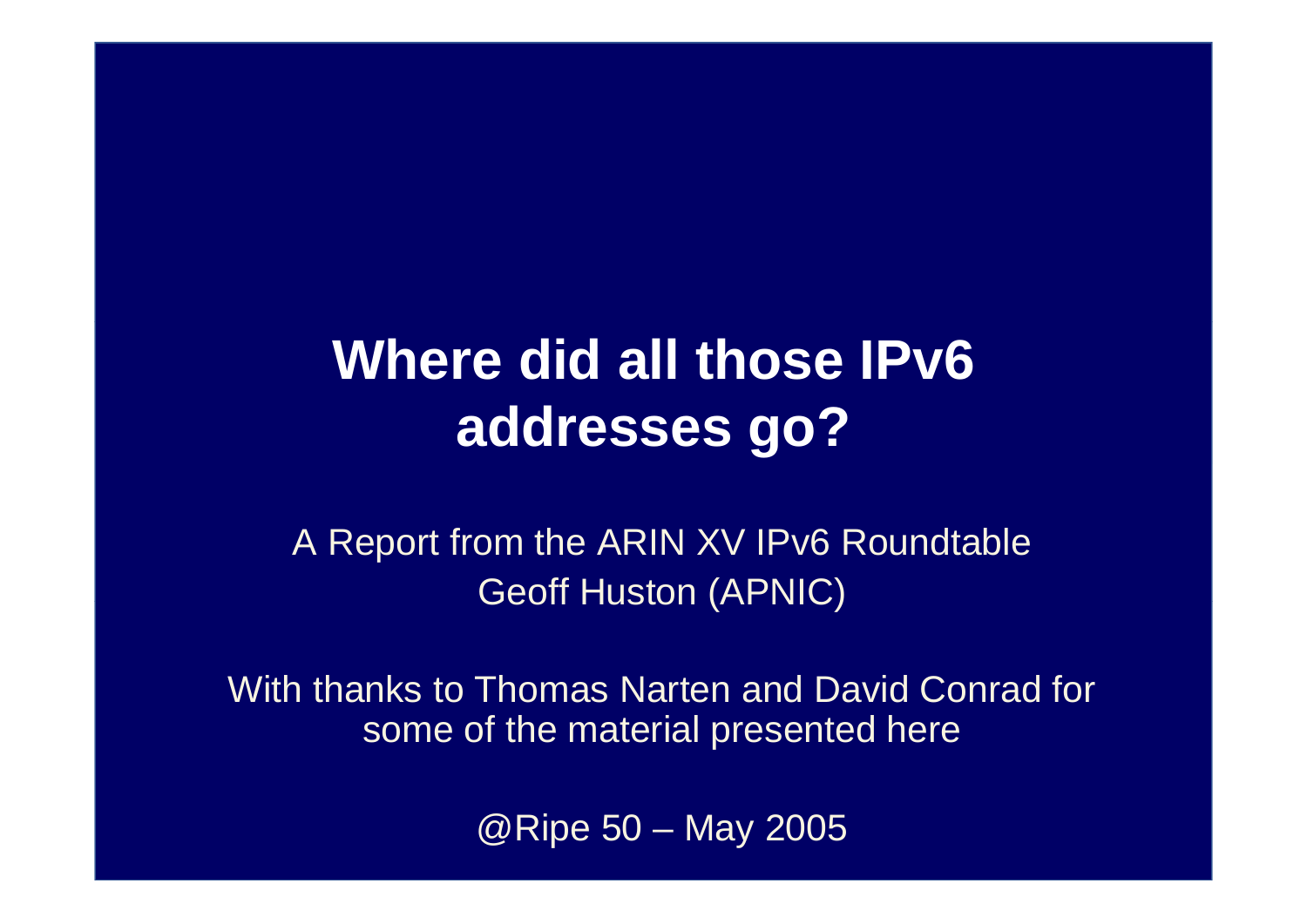### **It seems rather odd…**

- To be considering address capacity issues in a technology that is really only ramping up.
- 128 bits allows an awesomely large pool of unique values

"If the earth were made entirely out of 1 cubic millimetre grains of sand, then you could give a unique address to each grain in 300 million planets the size of the earth" -- Wikipedia

• This is a highly speculative exercise….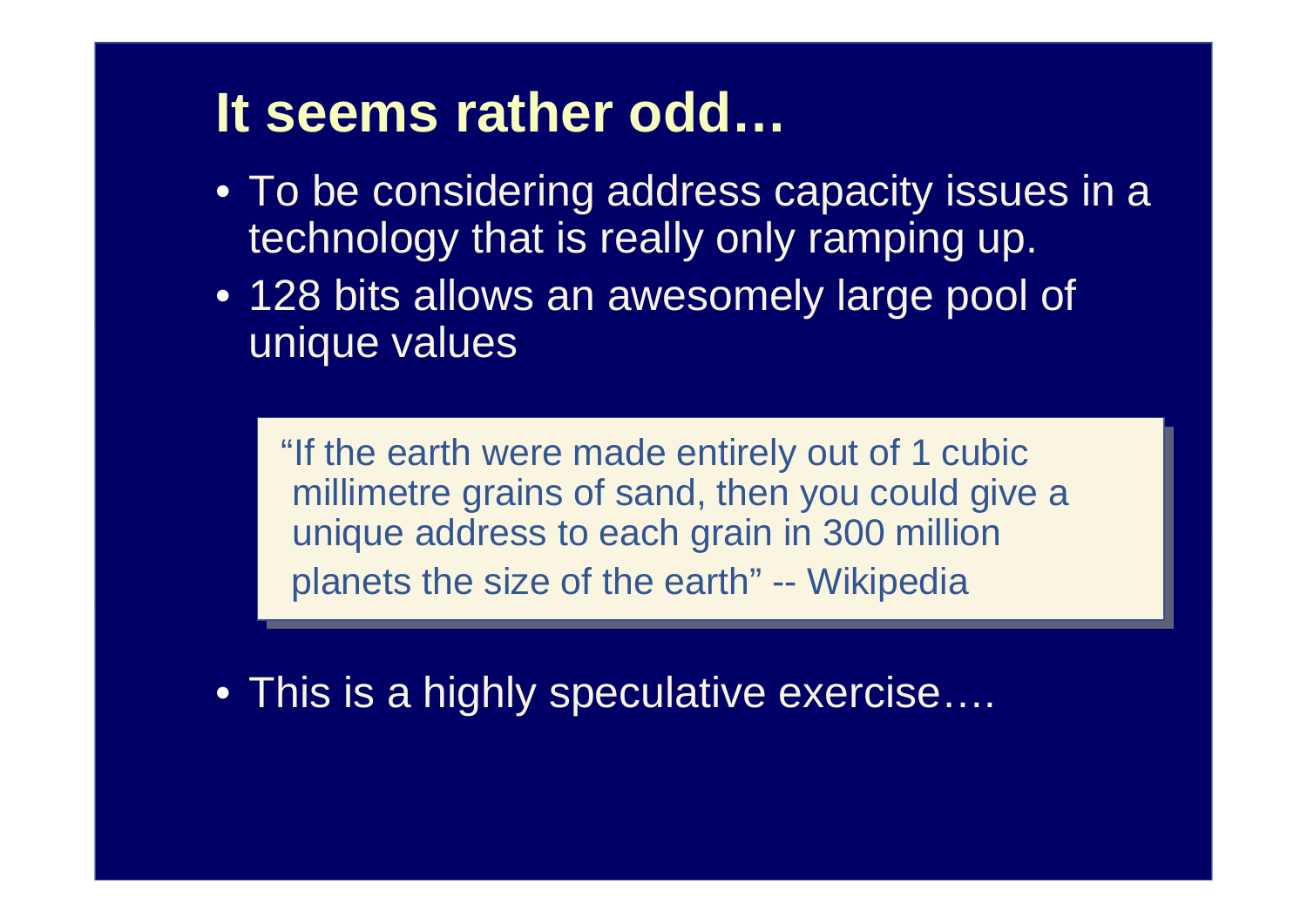# **IETF IPv6 Address Structure**



# **RIR IPv6 Address Structure**

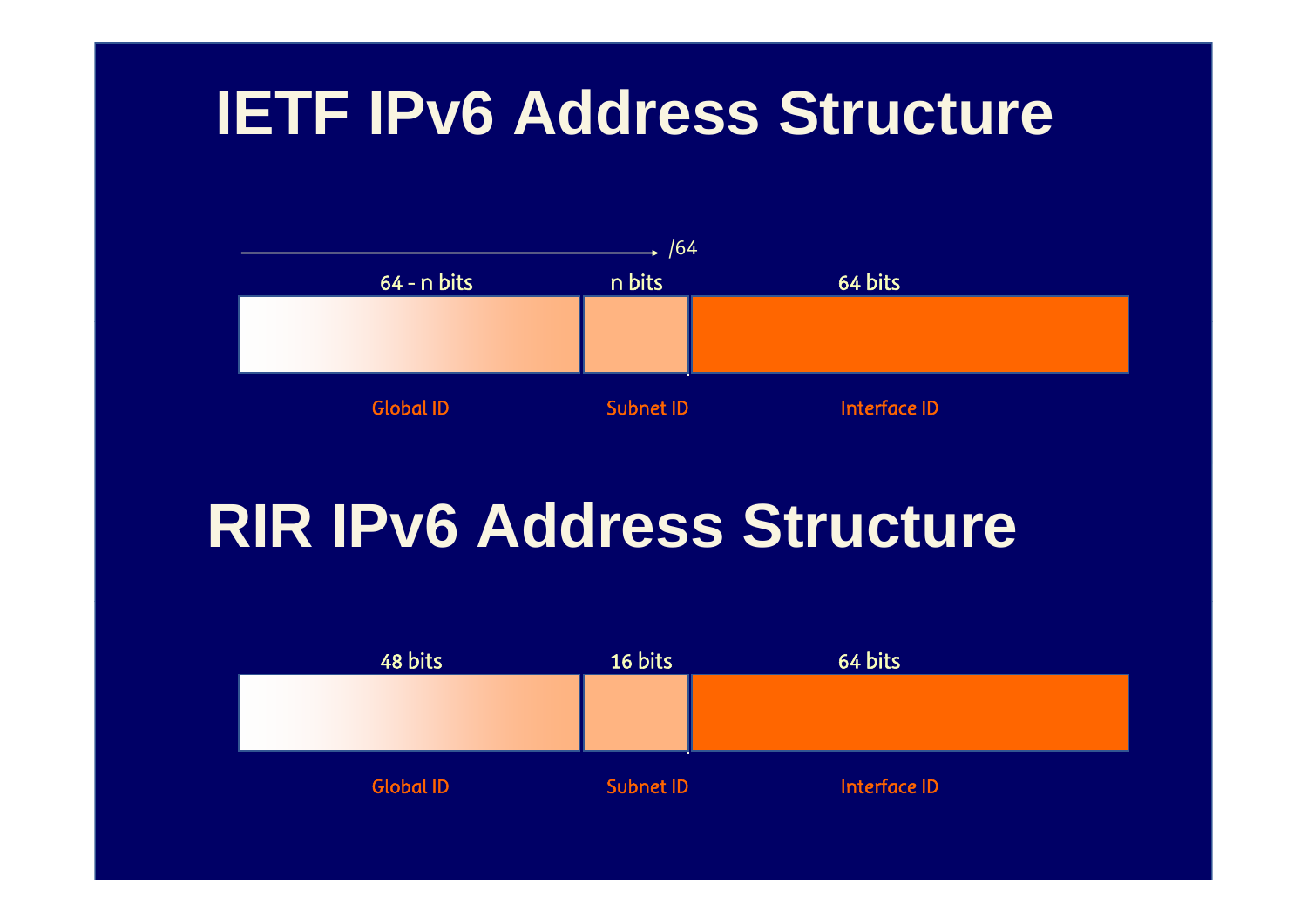### **Current Address Allocation Policies**

### • RIR to ISP(LIR):

- Initial allocation: /32 (minimum)
- Subsequent allocation : /32 (minimum)
- ISP(LIR) to customer:
	- Only 1 interface ever: /128
	- Only 1 subnet ever: /64
	- Everything else: /48 (minimum)
- ISP(LIR) to each POP:
	- /48

This IPv6 address plan is defined in RFC 3177 (Sept 2001) "this decision may be taken in the knowledge that there is objectively no shortage of /48s"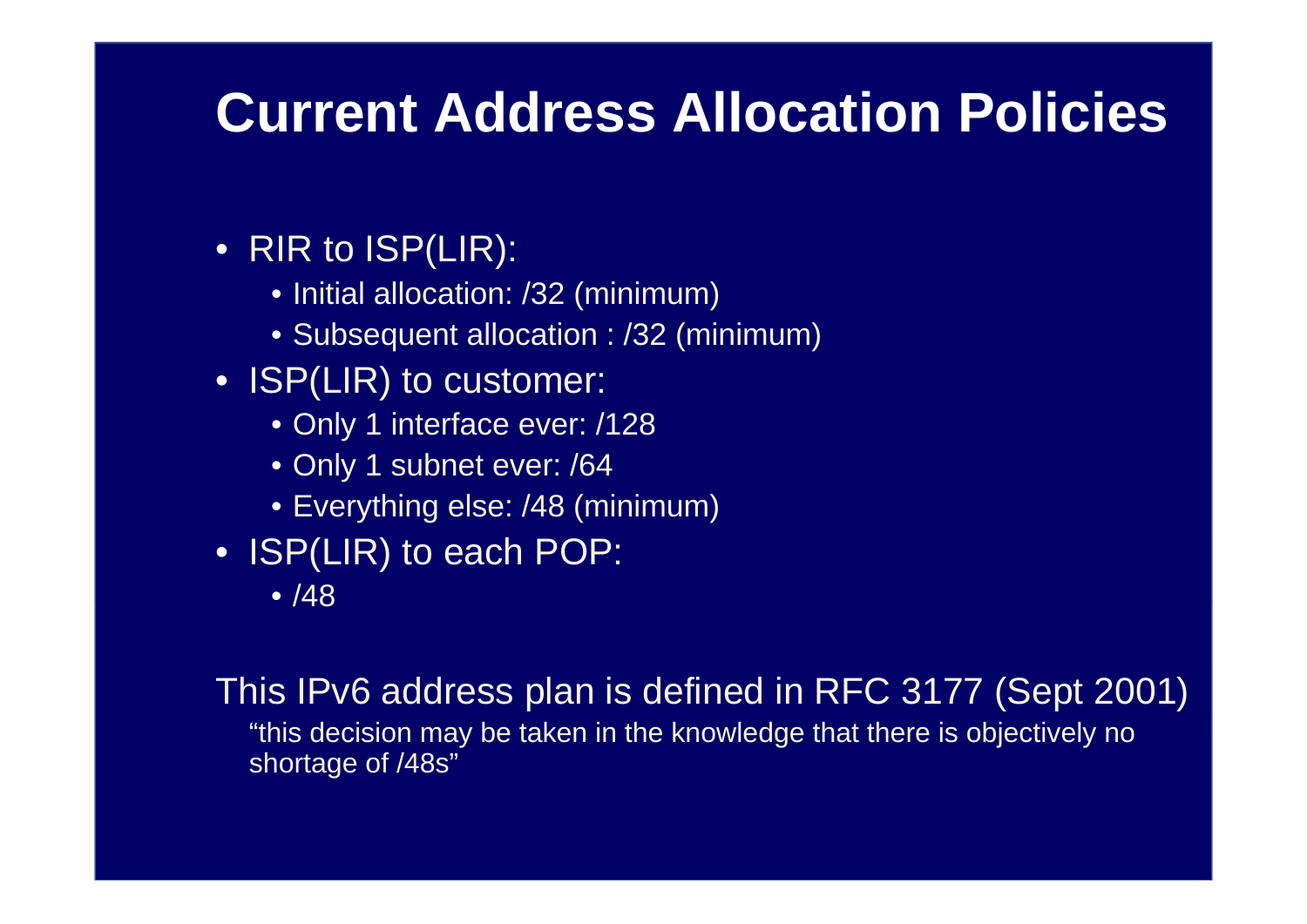### **Address Efficiency – HD=0.8**

| Prefix | $/48$ count   | end-site count |  |
|--------|---------------|----------------|--|
| /32    | 65,536        | 7,132          |  |
| /31    | 131,072       | 12,417         |  |
| /30    | 262, 144      | 21,619         |  |
| /29    | 524,288       | 37,641         |  |
| /28    | 1,048,576     | 65,536         |  |
| /27    | 2,097,152     | 114, 105       |  |
| /26    | 4, 194, 304   | 198,668        |  |
| /25    | 8,388,608     | 345,901        |  |
| /24    | 16,777,216    | 602,249        |  |
| /23    | 33,554,432    | 1,048,576      |  |
| /22    | 67, 108, 864  | 1,825,677      |  |
| /21    | 134, 217, 728 | 3,178,688      |  |
| /20    | 268,435,456   | 5,534,417      |  |
| /19    | 536,870,912   | 9,635,980      |  |
| /18    | 1,073,741,824 | 16,777,216     |  |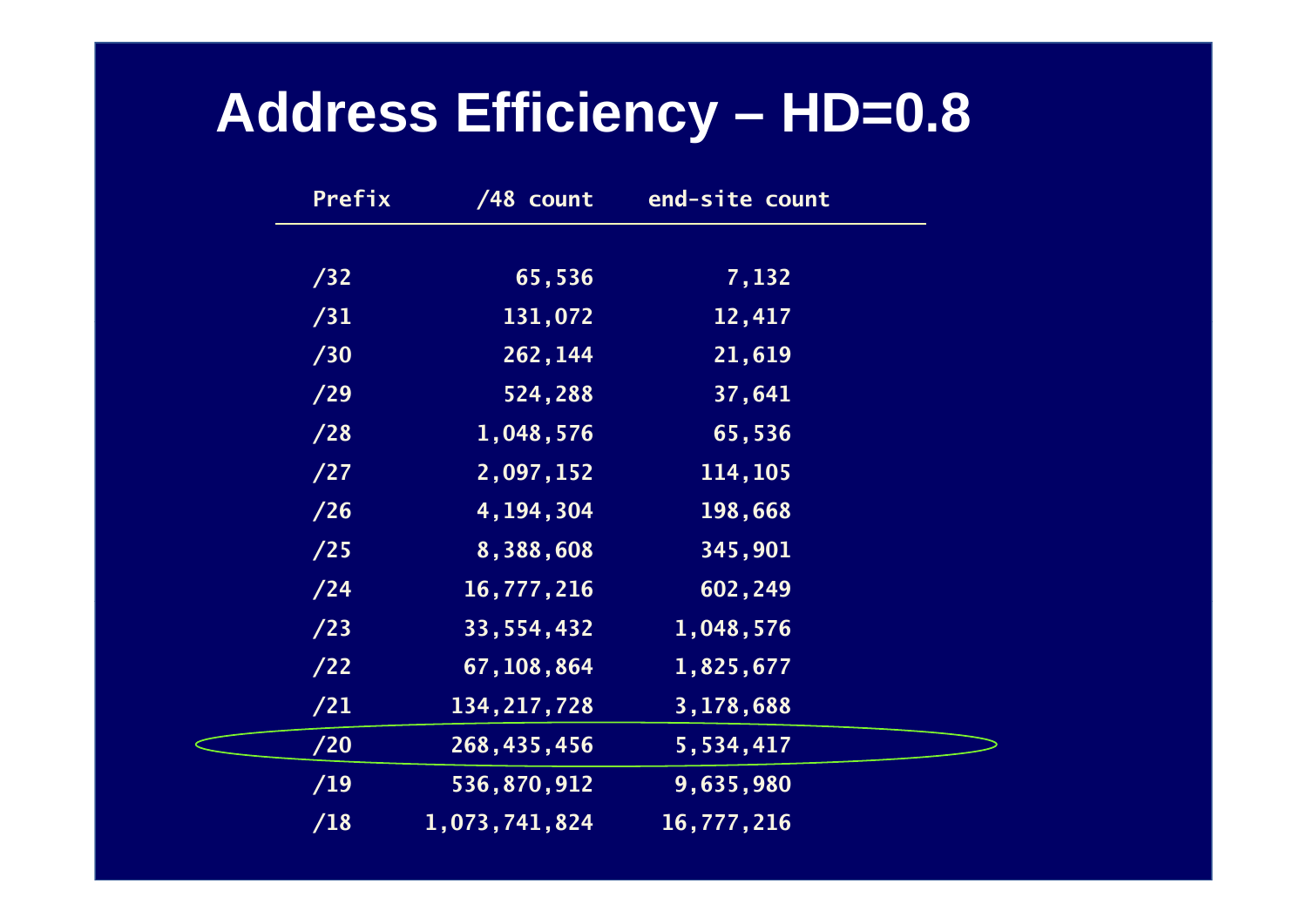## **Google ("subscribers millions")**

- Broadband
	- 150 million total globally
		- 85 million DSL Globally
			- 12 million in US today
			- 58 million in US in 2008
- Cellular
	- Cingular: 50 million
	- •Verizon: 43 million
	- •Korea: 37 million
	- Russia: 20 million
	- •Asia: 560 million
		- China: 580 million subscribers by 2009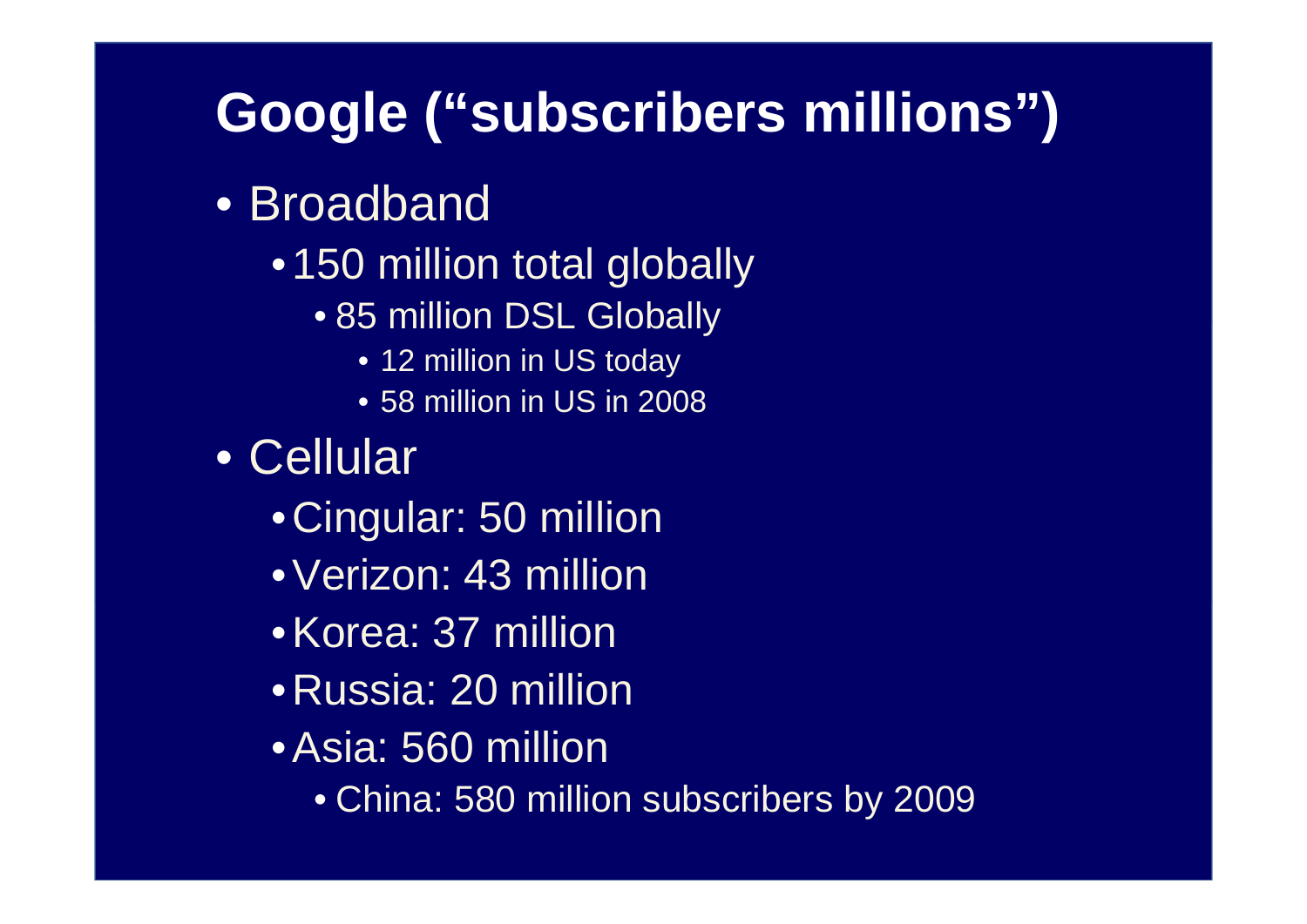#### **Squeezing in Bigger Numbers for Longer Timeframes**

- The <u>demand</u> global populations:
	- Households, Workplaces, Devices, Manufacturers, Public agencies
	- Thousands of service enterprises serving millions of end sites in commodity communications services
	- Addressing technology to last for at least tens of decades
	- Total end-site populations of tens of billions of end sites

i.e. the total is order  $(10^{11} - 10^{12})$ ?

- The supply inter-domain routing
	- We really may be stuck with BGP
	- Approx 200,000 routing (RIB) entries today
	- A billion routing (RIB) entries looks a little too optimistic
	- i.e. a total entry count is order (107)?
- The shoe horn
	- Aggregation and hierarchies in the address plan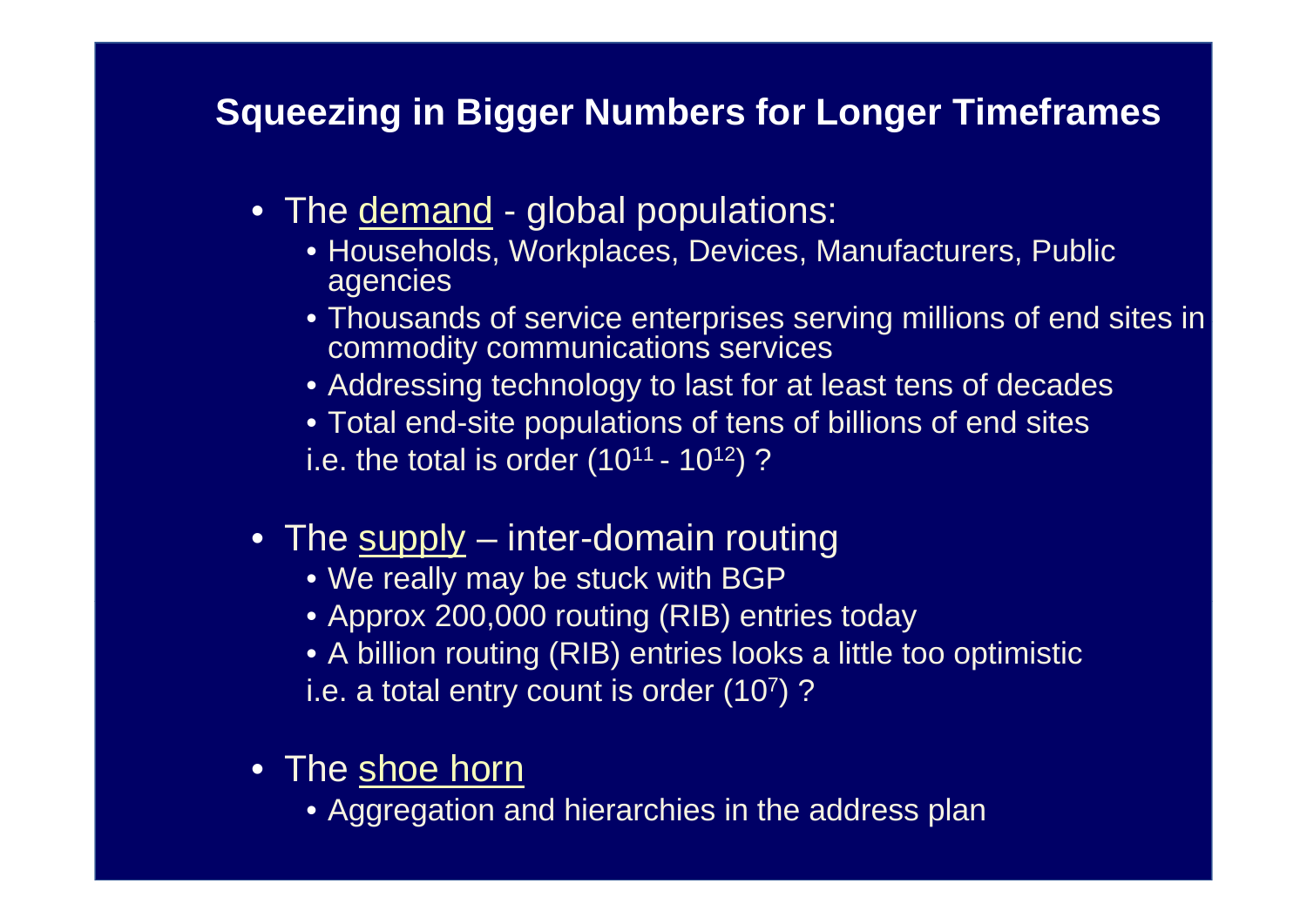### **Putting it together**

- Aggregation and hierarchies are not highly efficient addressing structures
- The addressing plan needs to accommodate both large and small
- The addressing plan needs to be simple
- That implies:

 $(16$  bit subnets) +  $(HD = 0.8)$  + (global populations)  $+$  (60 years) =?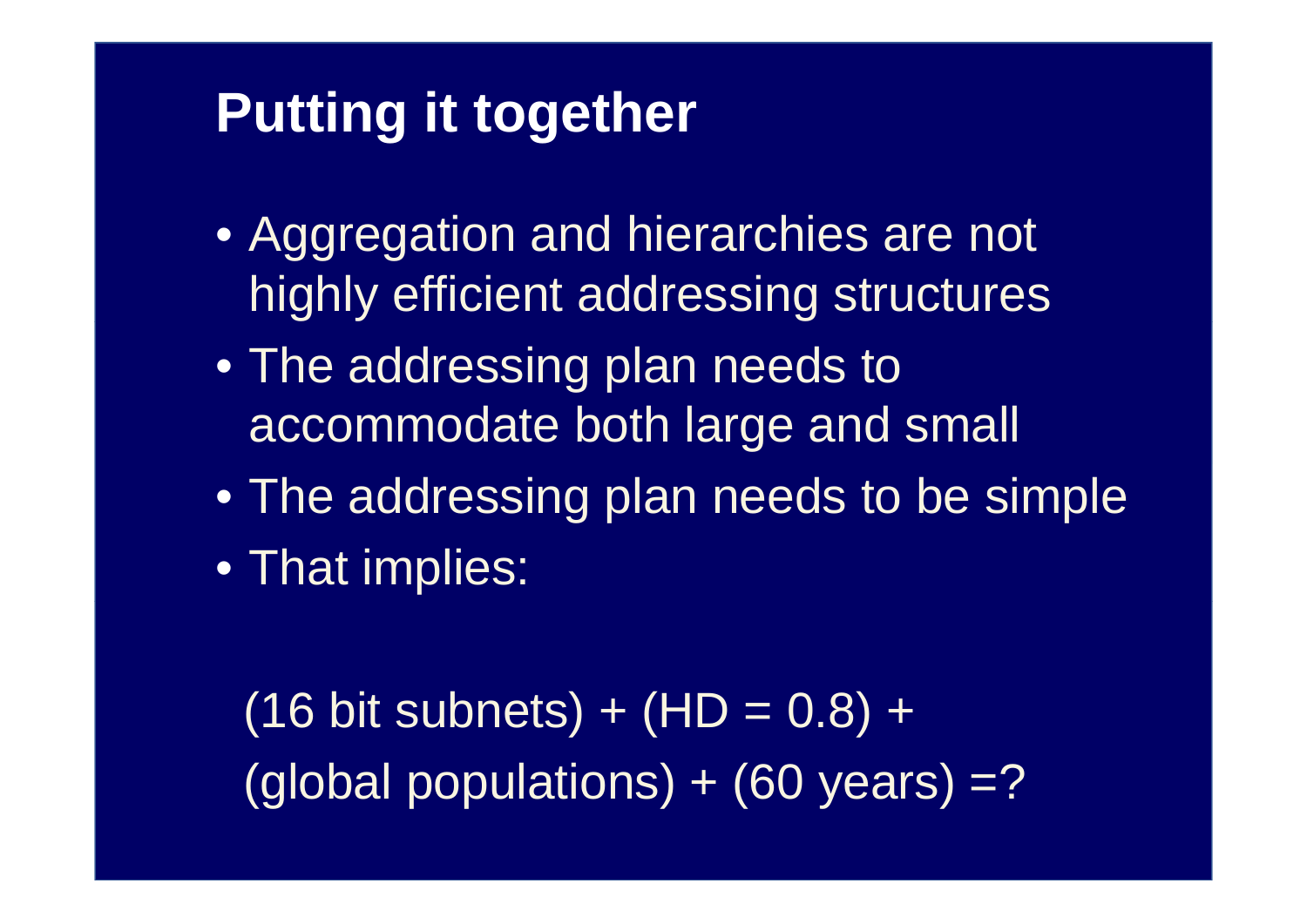## **HD Ratio for Bigger Networks**

| Prefix | /48 count               | end-site count         |
|--------|-------------------------|------------------------|
| /21    | 134, 217, 728           | 3,178,688              |
| /20    | 268, 435, 456           | 5,534,417              |
| /19    | 536,870,912             | 9,635,980              |
| /18    | 1,073,741,824           | 16,777,216             |
| /17    | 2, 147, 483, 648        | 29,210,830             |
| /16    | 4, 294, 967, 296        | 50,859,008             |
| /15    | 8,589,934,592           | 88,550,677             |
| /14    | 17, 179, 869, 184       | 154, 175, 683          |
| /13    | 34, 359, 738, 368       | 268, 435, 456          |
| /12    | 68,719,476,736          | 467, 373, 275          |
| /11    | 137, 438, 953, 472      | 813,744,135            |
| /10    | 274,877,906,944         | 1,416,810,831          |
| /9     | 549,755,813,888         | 2,466,810,934          |
| /8     | 1,099,511,627,776       | 4, 294, 967, 296       |
| /7     | 2,199,023,255,552       | 7,477,972,398          |
| /6     | 4, 398, 046, 511, 104   | 13,019,906,166         |
| /5     | 8,796,093,022,208       | <u>22,668,</u> 973,294 |
| 74     | 17,592,186,044,416      | 39,468,974,941         |
| /3     | 35, 184, 372, 088, 832  | 68,719,476,736         |
| /2     | 70,368,744,177,664      | 119,647,558,364        |
| /1     | 140, 737, 488, 355, 328 | 208, 318, 498, 661     |
|        |                         |                        |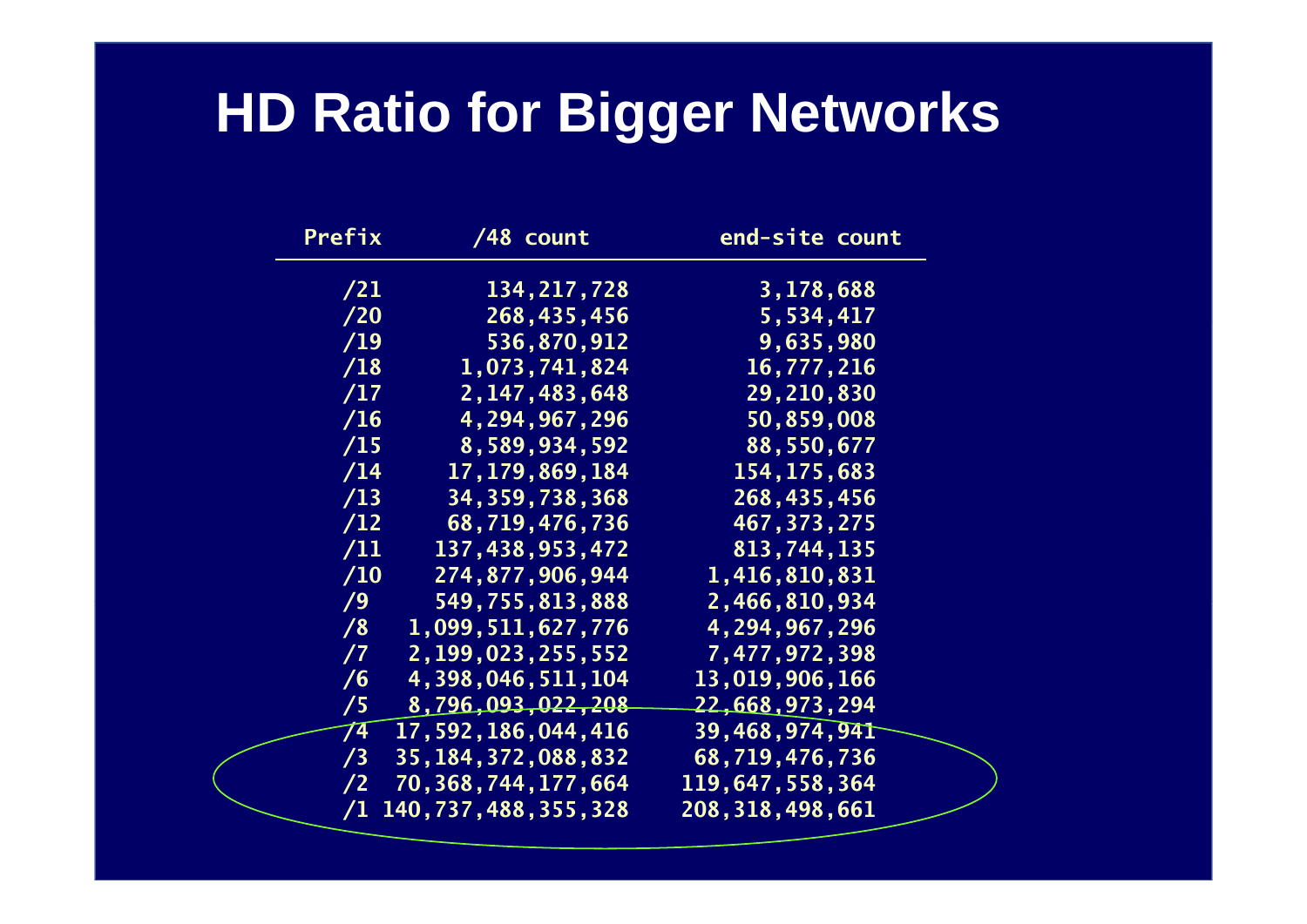### **Multiplying it out**

A possible consumption total: a simple address plan (/48s)  $\times$  aggregation factor (HD = 0.8) x global populations (10\*\*11) x 60 years time frame  $= 50$  billion  $- 200$  billion =/1 -- /4 range

RFC 3177:

estimated 178 billion global IDs with a higher HD ratio. The total "comfortable" address capacity was a /3.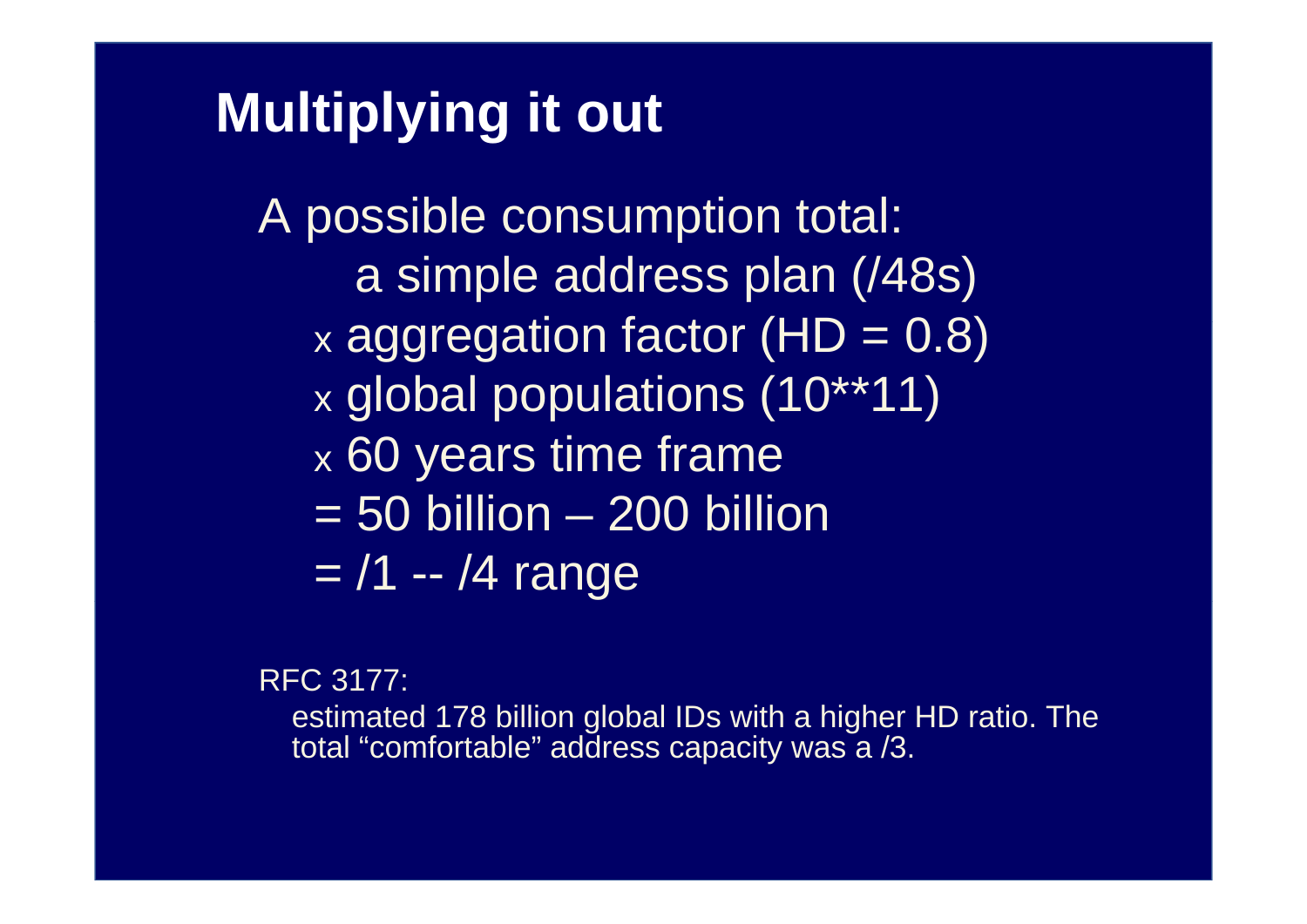# **Is this enough of a margin?**

/4 consumption

- A total of 1/16 of the of the available IPv6 address space
- /1 consumption
	- A total of 1/2 of the available IPv6 address space

Factors / Uncertainties:

- Time period estimates (decades vs centuries)
- Consumption models (recyclable vs one-time manufacture)
- Network models (single domain vs overlays)
- Network Service models (value-add-service vs commodity distribution)
- Device service models (discrete devices vs ubiquitous embedding)
- Population counts (human populations vs device populations)
- Address Distribution models (cohesive uniform policies vs diverse supply streams)
- Overall utilization efficiency models (aggregated commodity supply chains vs specialized markets)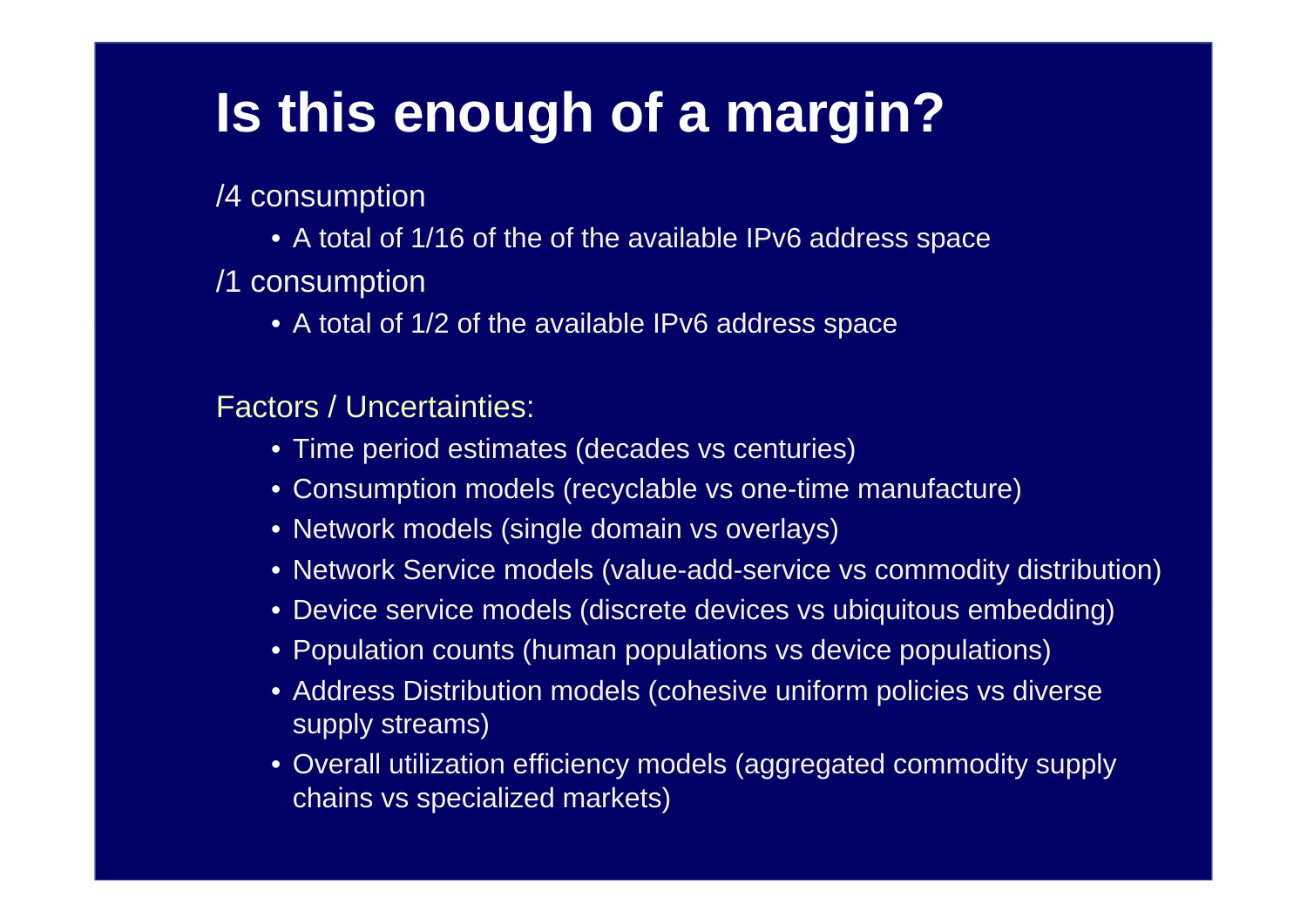**If this is looking slightly uncomfortable…** then we need to re-look at the basic assumptions to see where there may be some room to shift the allocation and/or architectural parameters to obtain some additional expansion space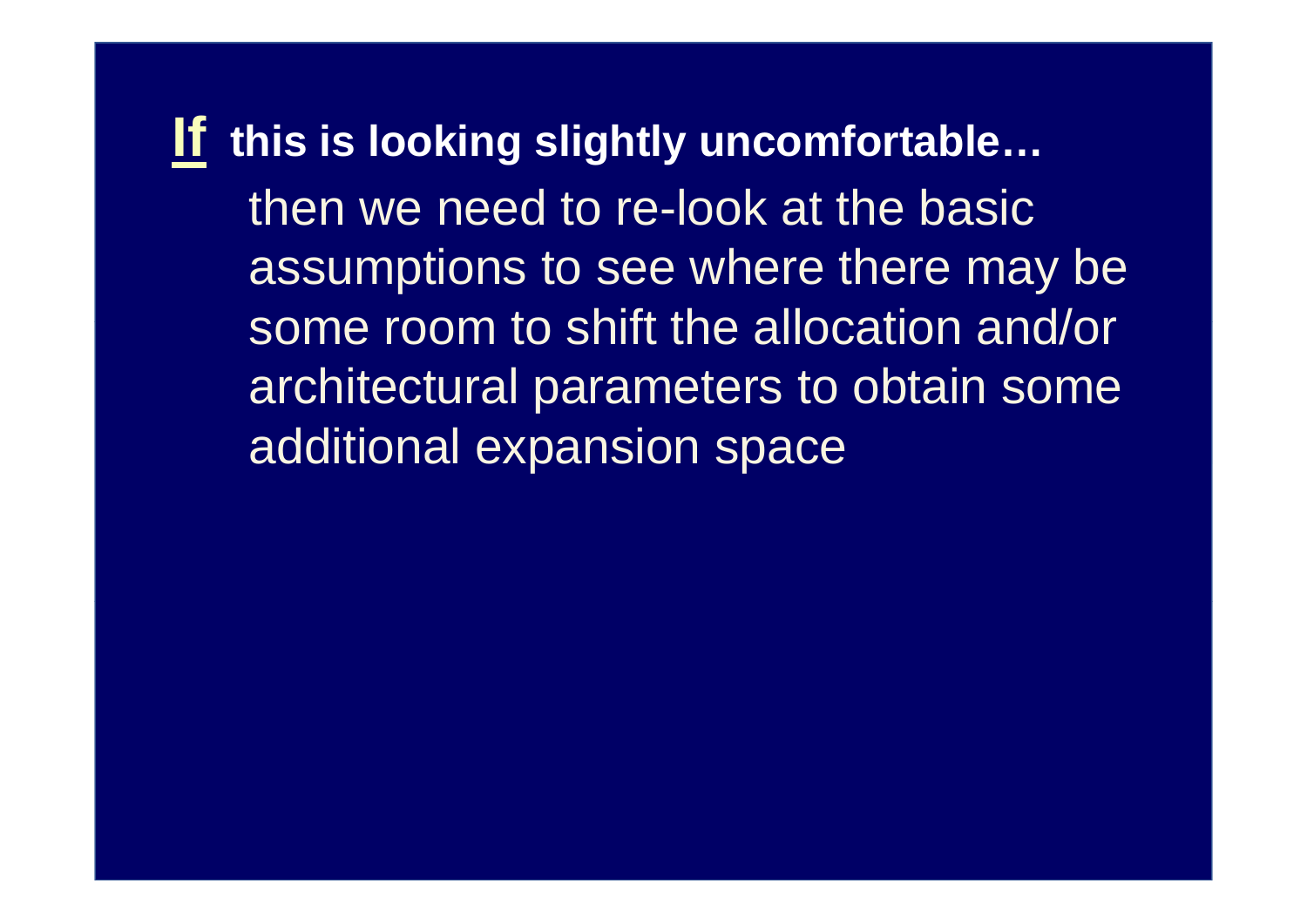### **Where's the Wriggle Room?**

- IPv6 Allocation Policies
	- $\bullet$  The <u>HD-Ratio</u> target for address utilization
	- •The subnet field size used for end-site allocation
- IPv6 Address Architecture
	- •64 bit|Interface ID

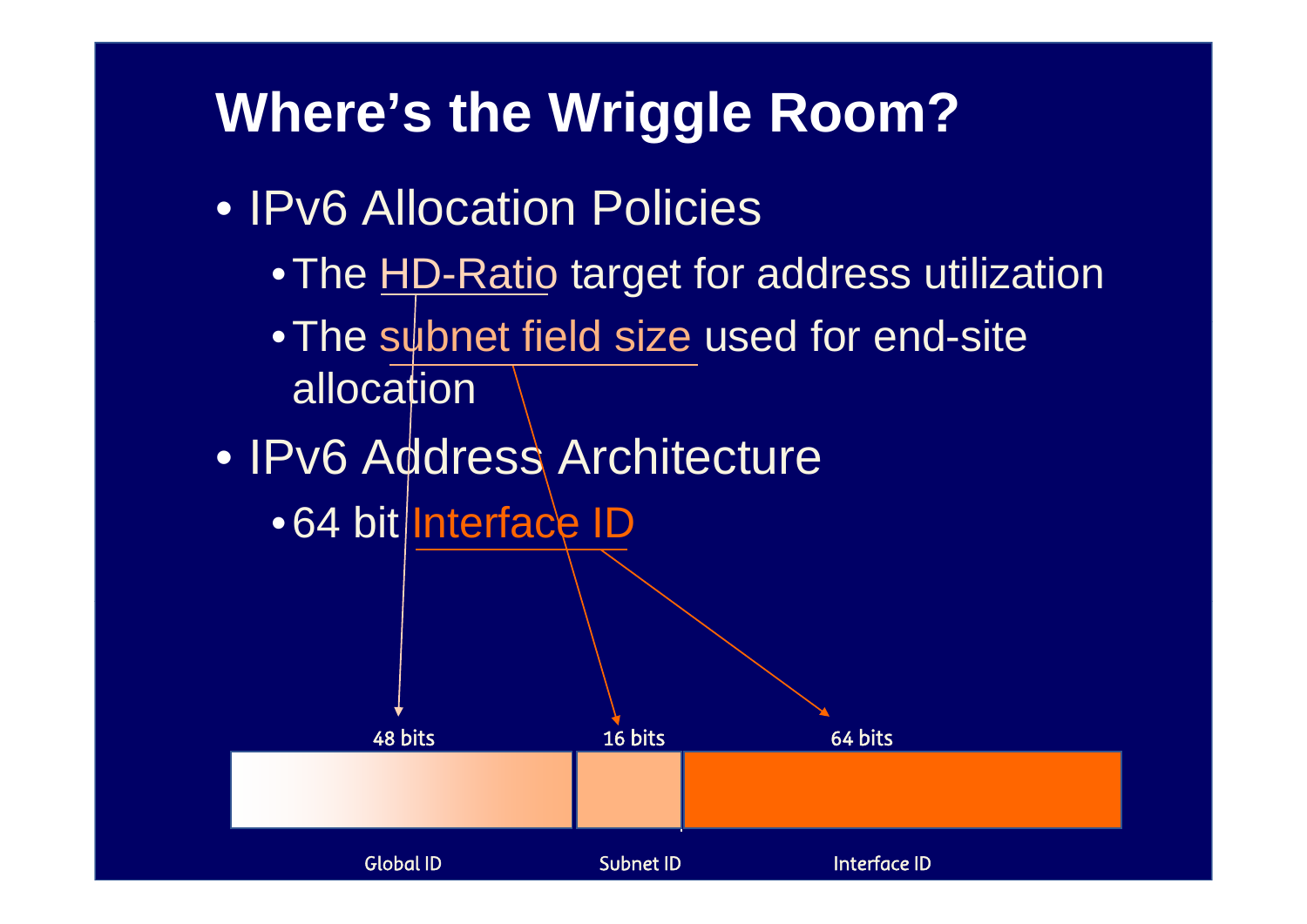### **1. The HD Ratio**

### RFC 1715:

"It is also interesting to note that if we devote 80 bits to the "network" and use 48 bits for "server less autoconfiguration", we can number more than E.11 networks"

The current IPv6 address plan allows for only 48 bits to the "network" and still has the E.11 networks objective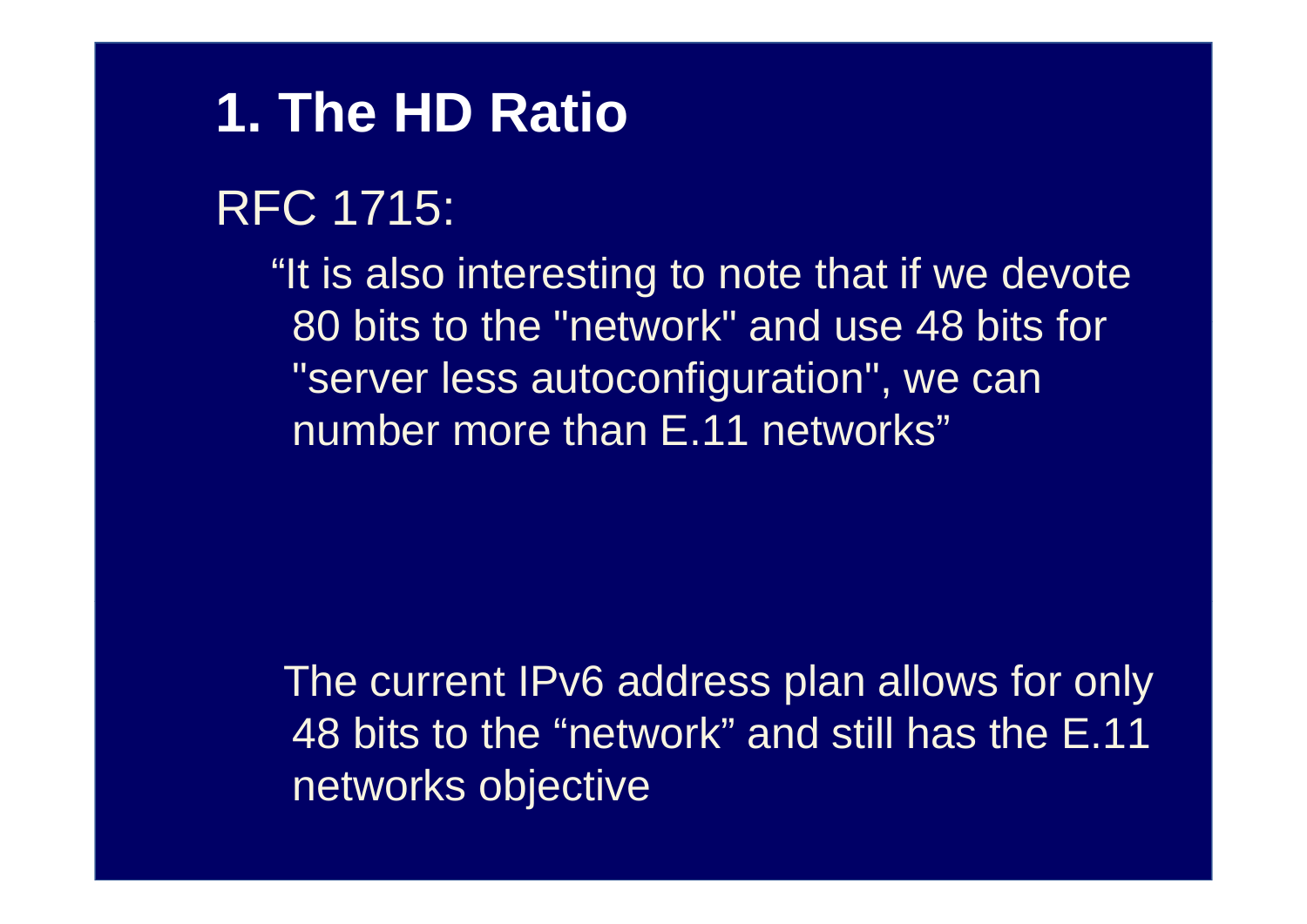# **1. Varying the HD Ratio**



Prefix Size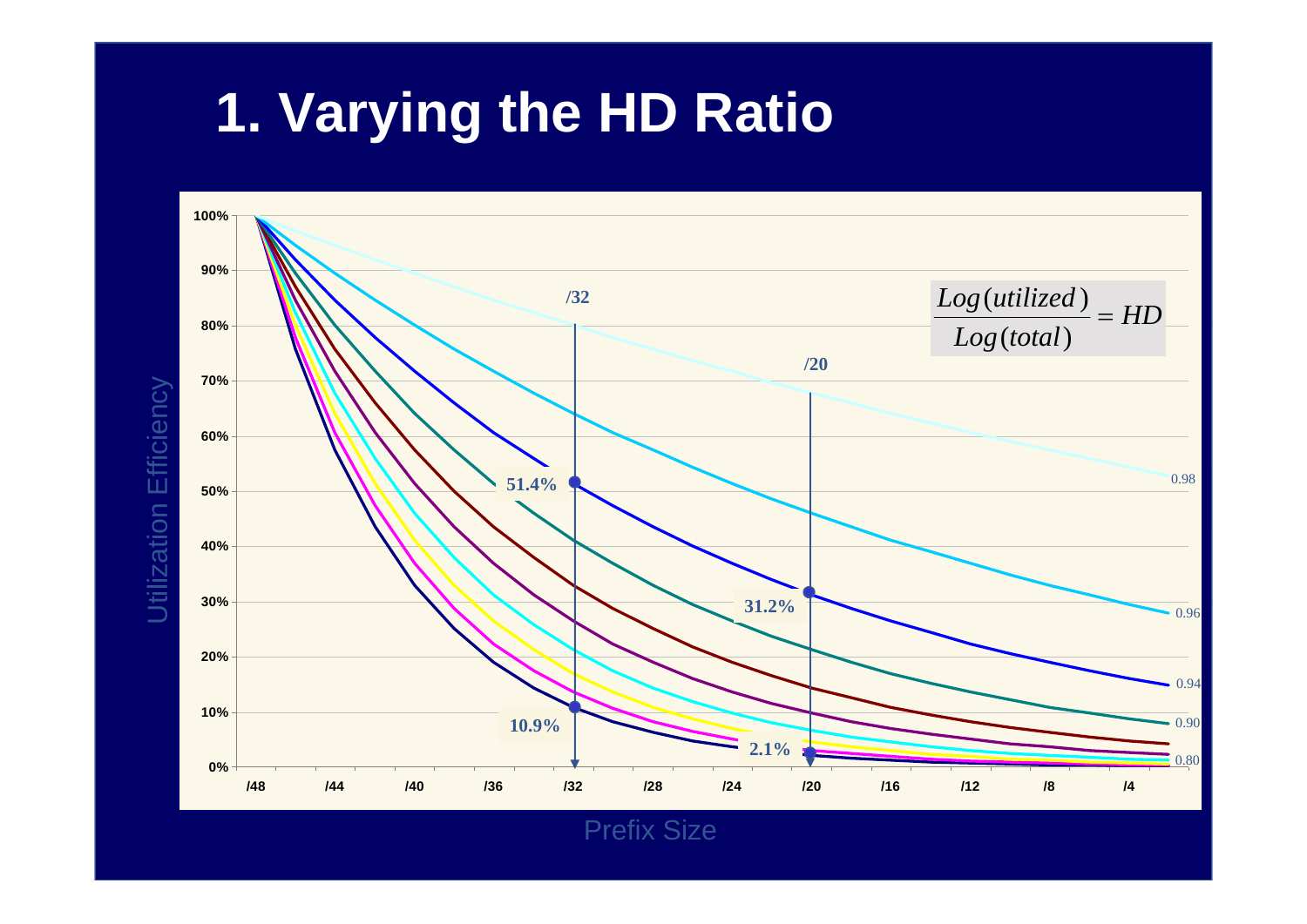### **Comparison of prefix size distributions from V6 registry simulations**

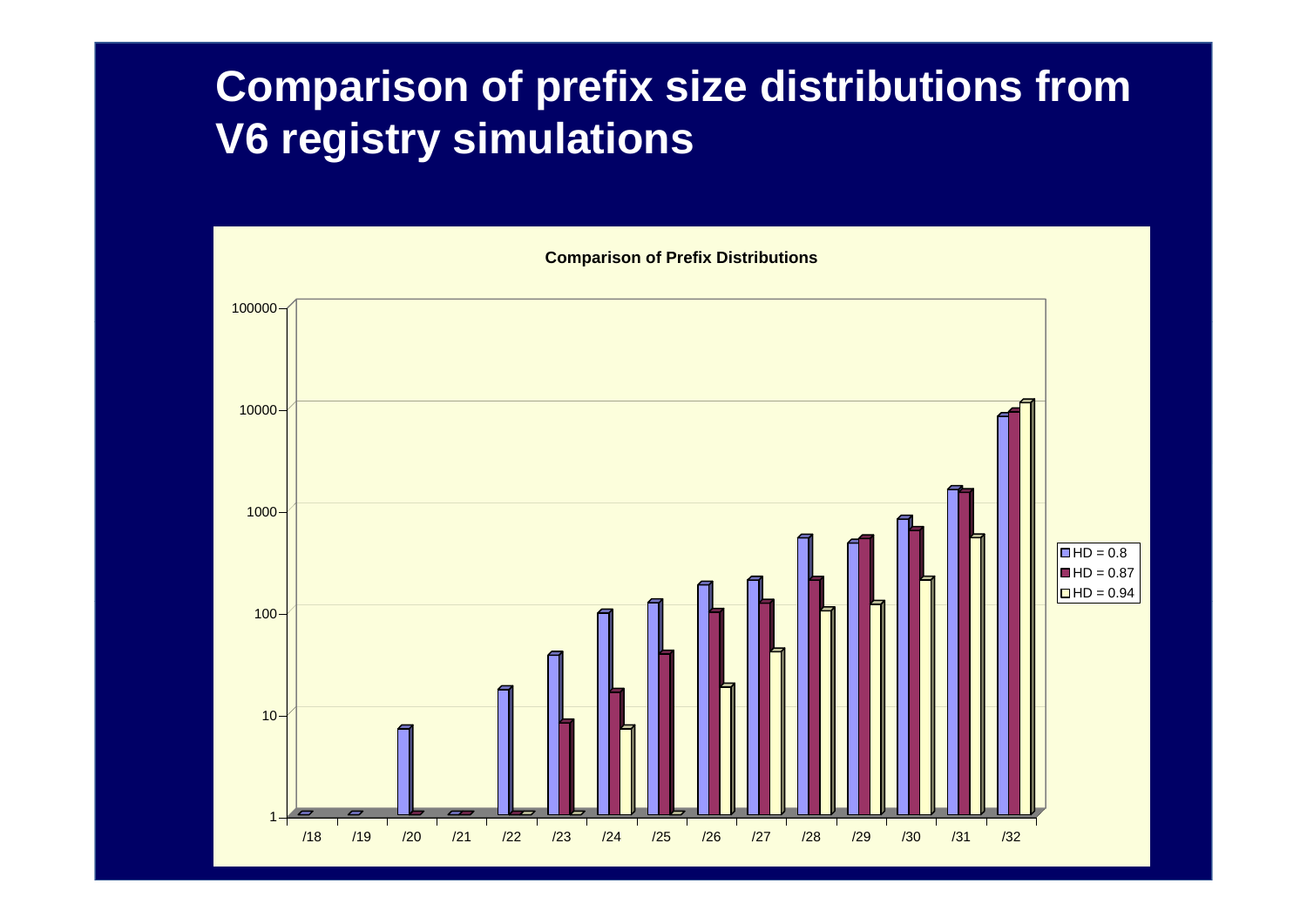### **Observations**

- **80% of all allocations are /31, /32 for HD ratio of 0.8 or higher**
	- Changing the HD ratio will not impact most allocations in a steady state registry function
- **Only 2% of all allocations are larger than a /27**
	- For these larger allocations the target efficiency is lifted from 4% to 25% by changing the HD Ratio from 0.8 to 0.94
- **Total 3 year address consumption is reduced by a factor of 10 in changing the HD ratio from 0.8 to 0.94**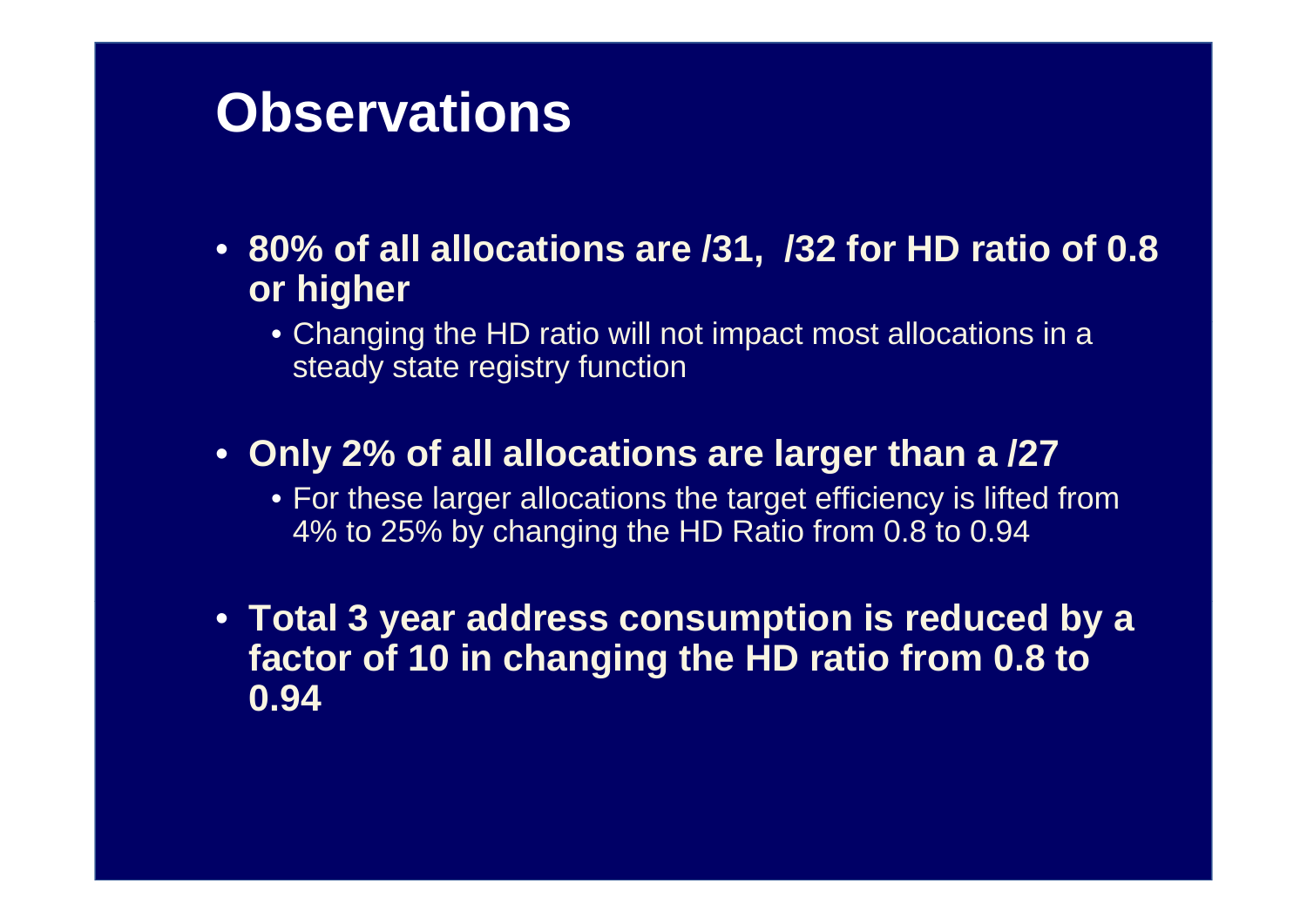### **What is a "good" HD Ratio to use?**

- Consider **what is common practice** in today's network in terms of internal architecture
	- APNIC is conducting a survey of ISPs in the region on network structure and internal levels of address hierarchy and will present the findings at APNIC 20
- Define a **common 'baseline' efficiency level** rather than an average attainable level
	- What value would be readily achievable by large and small networks without resorting to renumbering or unacceptable internal route fragmentation?
- Consider overall **longer term objectives**
	- Anticipated address pool lifetime
	- Anticipated impact on the routing space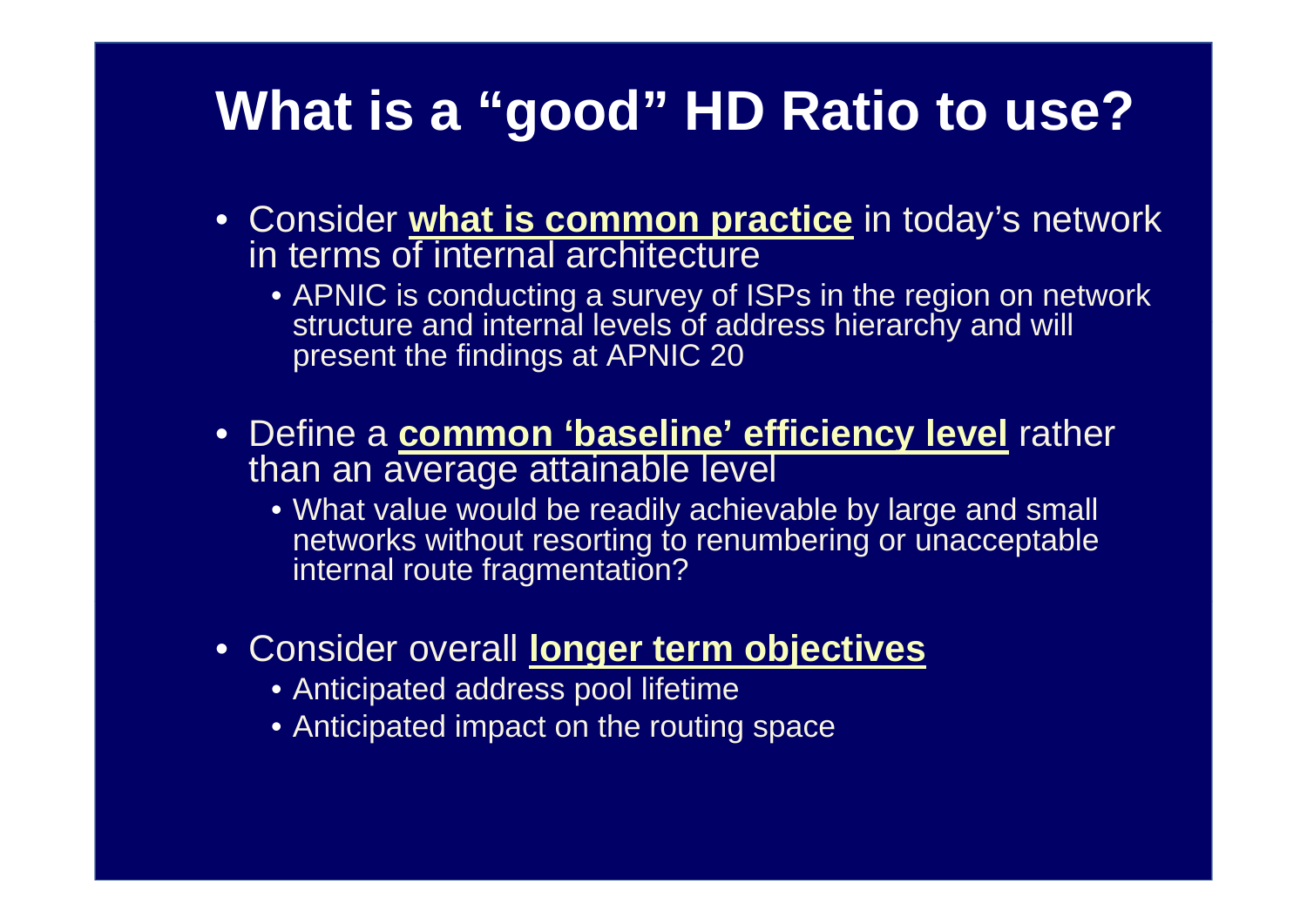# **2. The Subnet Identifier field**

### RFC 3177: The subnet field

- Recommendation
	- **/48** in the general case, except for very large subscribers
	- **/64** when it is known that one and only one subnet is needed by design
	- **/128** when it is absolutely known that one and only one device is connecting

#### **Motivation**

- reduce evaluation and record-keeping workload in the address distribution function
- ease of renumbering the provider prefix
- ease of multi-homing
- end-site growth
- allows end-sites to maintain a single reverse mapping domain
- Allows sites to maintain a common reverse mapping zone for multiple prefixes
- Conformity with site-local structure (now unique locals)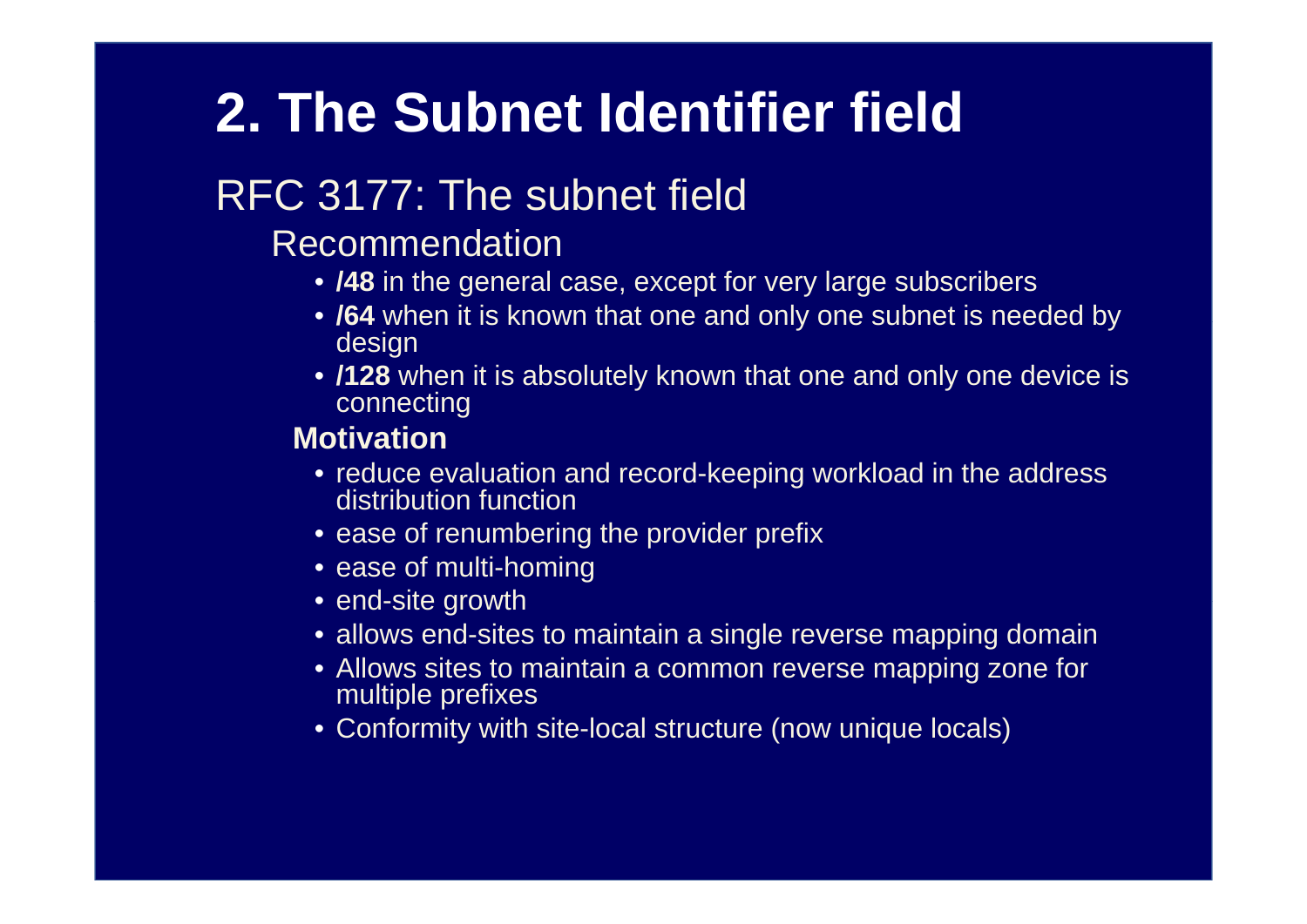### **Alternatives for subnetting**

- Re-Consider /56 SOHO default size
	- Maintain /128 and /64 allocation points, and /48 for compound enterprise end-sites
	- Processing and record-keeping overheads are a consideration here
	- End-site growth models for SOHO are not looking at extensive subnetting of a single provider realm
	- Renumbering workload is unaltered
	- Multi-homing is not looking at prefix rewriting
	- Fixed points maintains ease of reverse mapping zone maintenance functions
	- This would allow for overall 6 7 bits of reduced total address consumption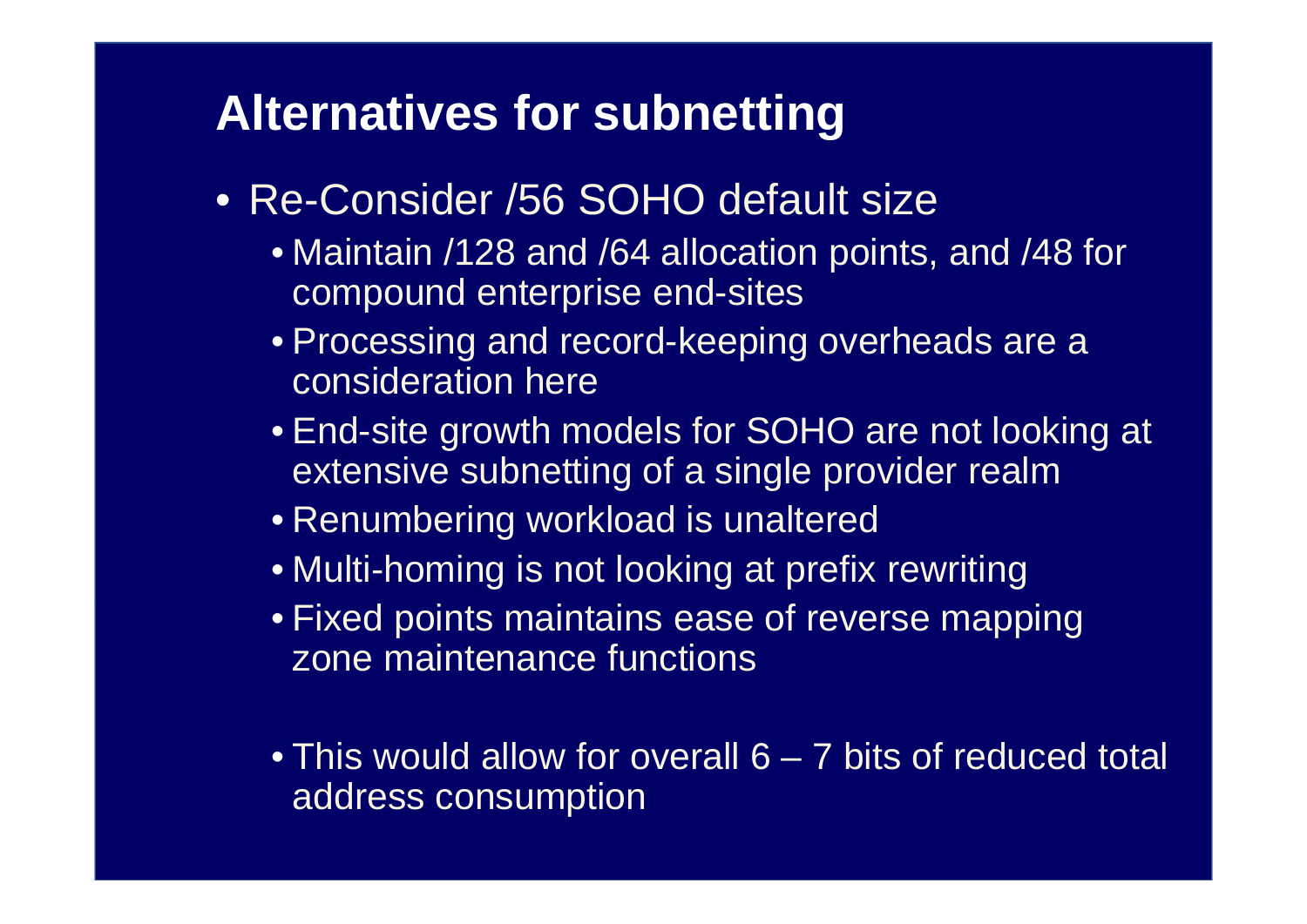### **Alternatives for subnetting**

- Consider variable length subnetting
	- •Allows for greater end-site address utilization efficiencies
	- •Implies higher cost for evaluation and record keeping functions
	- •Implies tradeoff between utilization efficiency and growth overheads
	- Likely strong pressure to simplify the process by adopting the maximal value of the range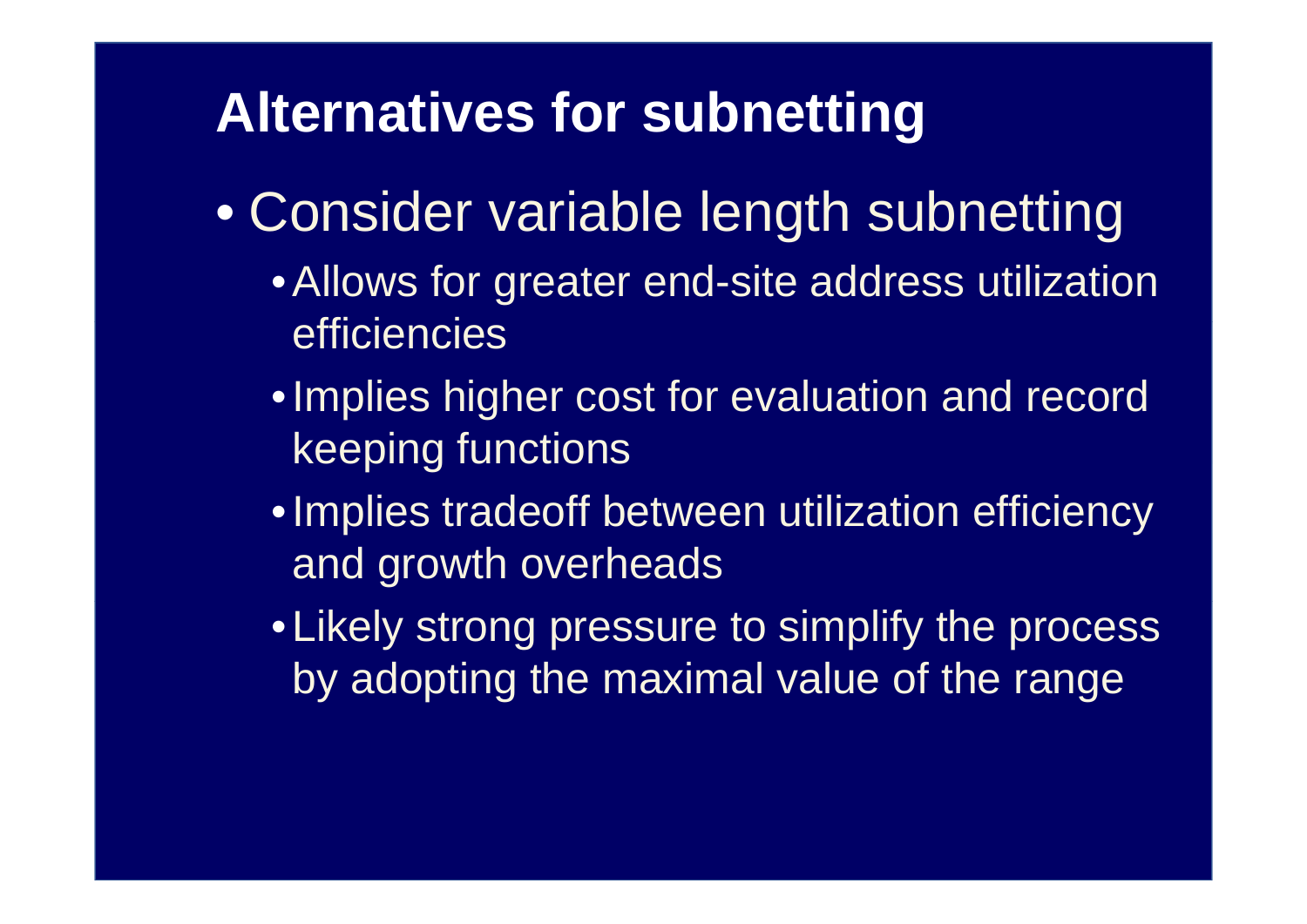### **3. The Interface Identifier**

- This 64 bit identifier-size was defined in the address architecture for V6 for auto-configuration and potential endpoint identity use
- There is little prospect for use of this field as a unique, stable global endpoint identity
- Considerations for change here have implications in terms of overlayed service infrastructure of autoconfiguration and various network discovery operations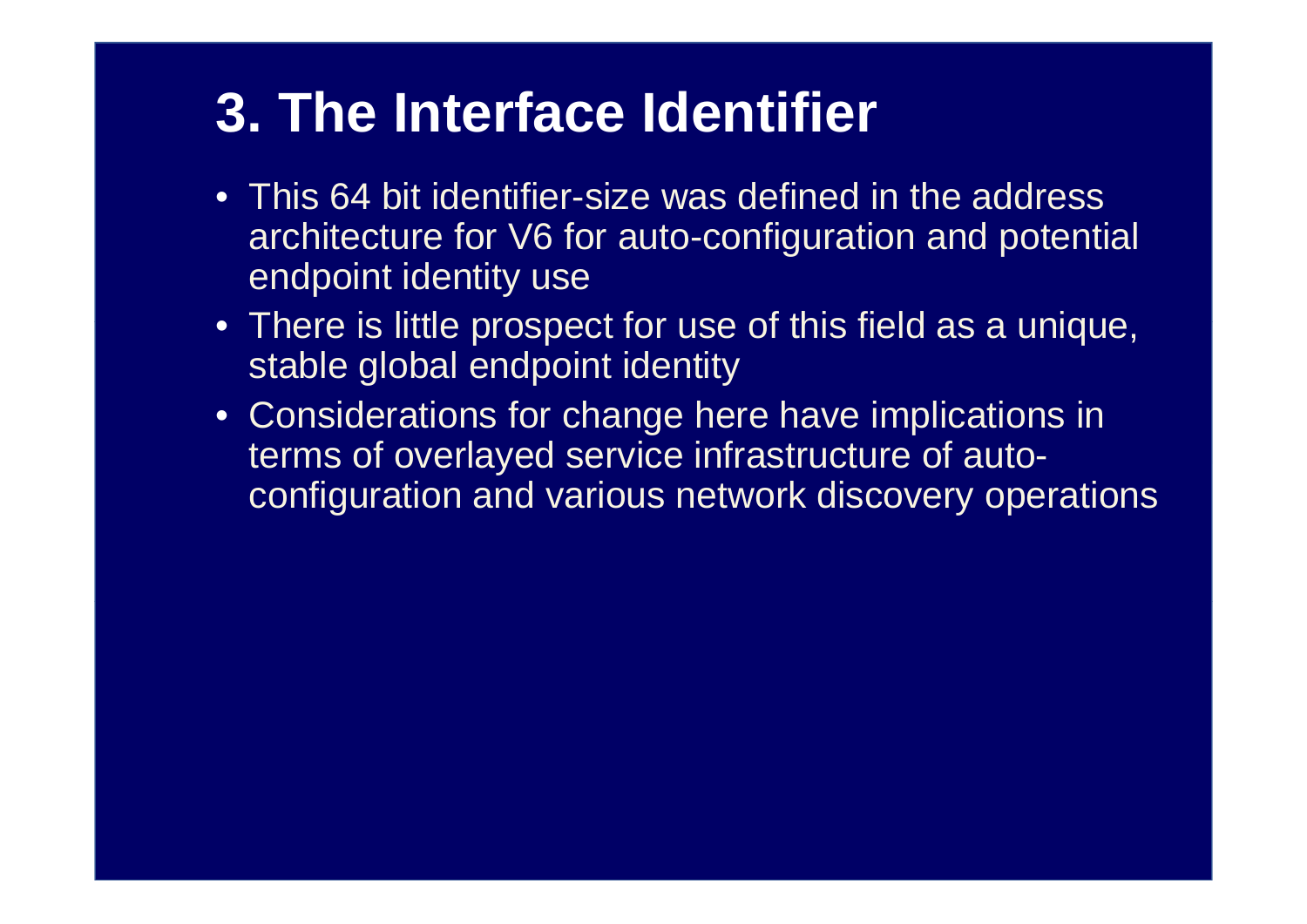### **Where's the Wriggle Room?**

#### The HD ratio

- If using HD = 0.8 consumes 1 block of address space
- Using HD = 0.87 consumes 1/2 as much space
- Using HD = 0.94 consumes 1/10 as much space
- i.e. moving to a higher HD ratio will recover up to <u>3 bits</u> here

The subnet field

• /56 SOHO default subnet size may alter cumulative total by 6 - 7 bits

**/10 -- /17** total consumption given original demand estimates

#### Is this sufficient margin for error / uncertainty in the initial assumptions about the deployment lifetime for IPv6?